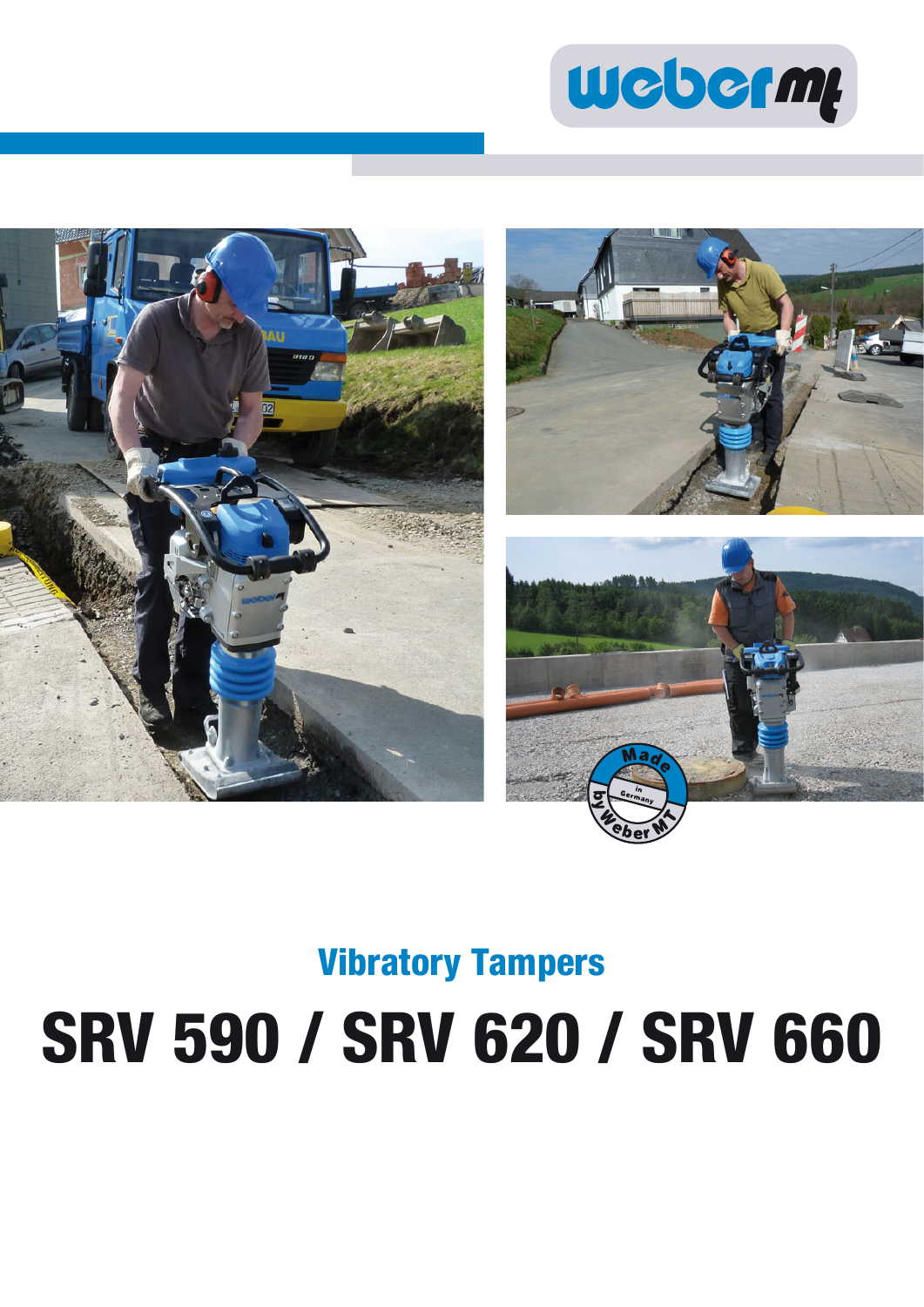## **Vibratory tampers from Weber MT: quality that will get you ahead**

Excellent compaction results, exemplary operating comfort and rugged design are the essential requirements vibratory tampers must meet. Customers looking to purchase a premium quality tamper need to look no further than the powerful machines being offered by Weber MT.

Regardless of the job requirements Weber MT has a vibratory tamper to meet the customers needs, from earth compaction in sewage and trench construction, a of backfill, shoulder compaction or patching repairs in road construction to their use in gardening and landscaping.

#### Vibratory tampers with 4-stroke gasoline engine





**beim** 

with Honda GXR 120 with Honda GXR 120 with Subaru EH 12

#### **Advantages of Weber MT's tampers**

- $\blacktriangleright$  High tamping outputs.
- Components optimally matched to each other.
- Maximum reliability due to the use of high-quality materials.
- High wear resistance thanks to special material treatment processes such as the ceramic-like coating applied on the guide cylinder.
- Low maintenance efforts.
- ▶ 2 year warranty.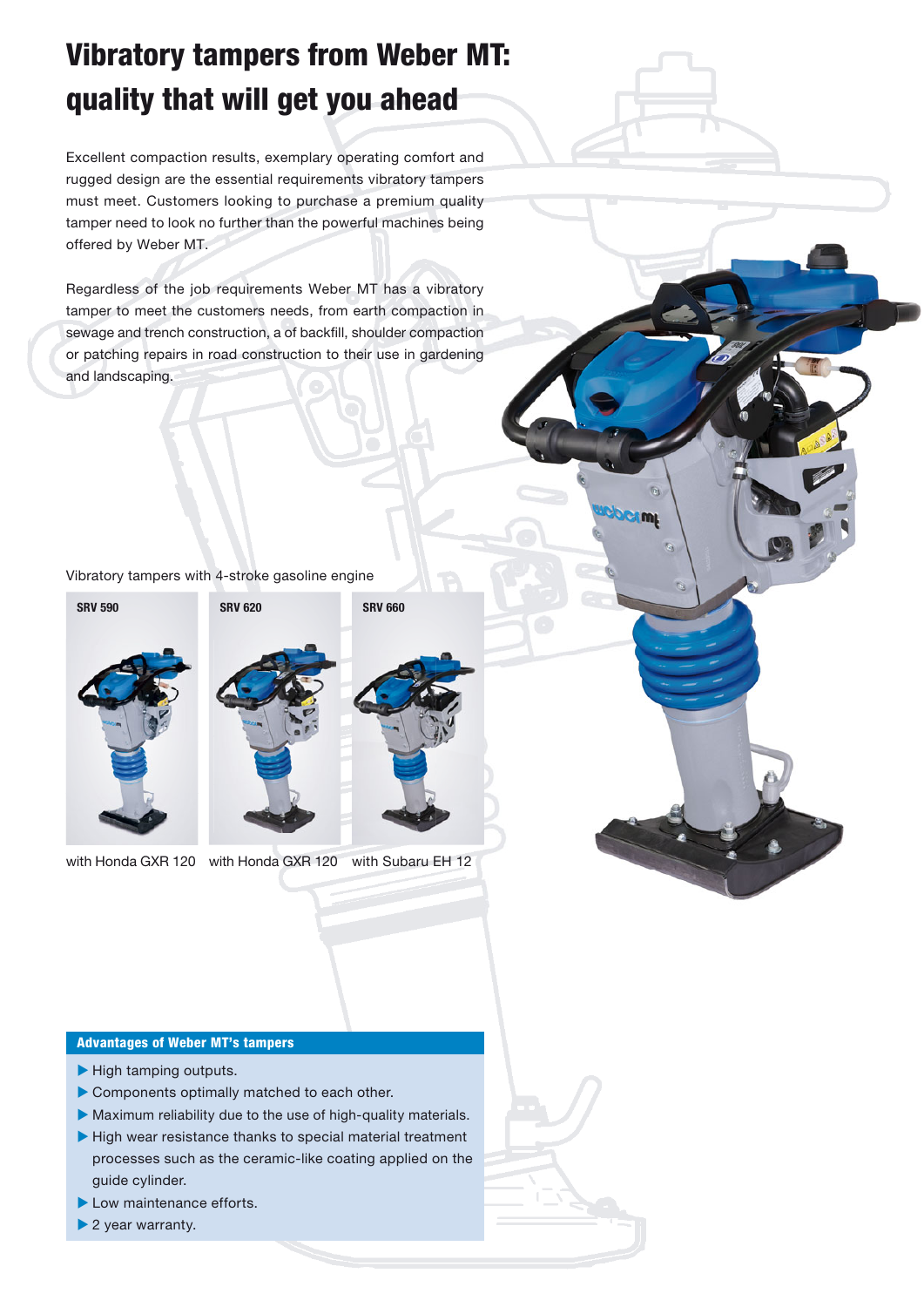#### **Vibratory tampers from Weber MT: secure quality for you and your customers.**

The 4 stroke gasoline engines in the SRV vibratory tampers excel by their outstanding starting behaviour and their low exhaust emission. A special fuel tank with a capacity of 3 l ensures long running times. In addition: integrated fuel filter, tank cap with ventilation and deaeration and possibility to hang up the tank cap during refueling.

A powerful, multi-stage air filtration system guarantees maximum operating reliability and safety.



#### **Maximum operating safety.** Multi-stage air filtration system with cyclone pre-cleaner**<sup>1</sup>** , pre-filter**<sup>2</sup>** and main filter**<sup>3</sup>** . The air filter of the engine manufacturer is an additional security.

Photo: SRV 620

#### **Additional features**

- A durable tamping system with an active oil lubrication, providing reliable oil support to all components in the crankcase.
- Damage to the tamping system is being prevented through block impact protection.
- The highly efficient air filtration system with cyclone pre-cleaner protects the engine against dirt.
- Low engine oil warning (SRV 590/620). During start-up, the electronics reliably measures the engine oil level. An LED lights up to indicate a lack of engine oil.
- Easy transport through carrying handles and rolls.
- High operating comfort through minimized handarm vibrations.
- Optional extras: hour meter, wheel kit, rammer foot extension.



 $\overline{6}$ **SM**